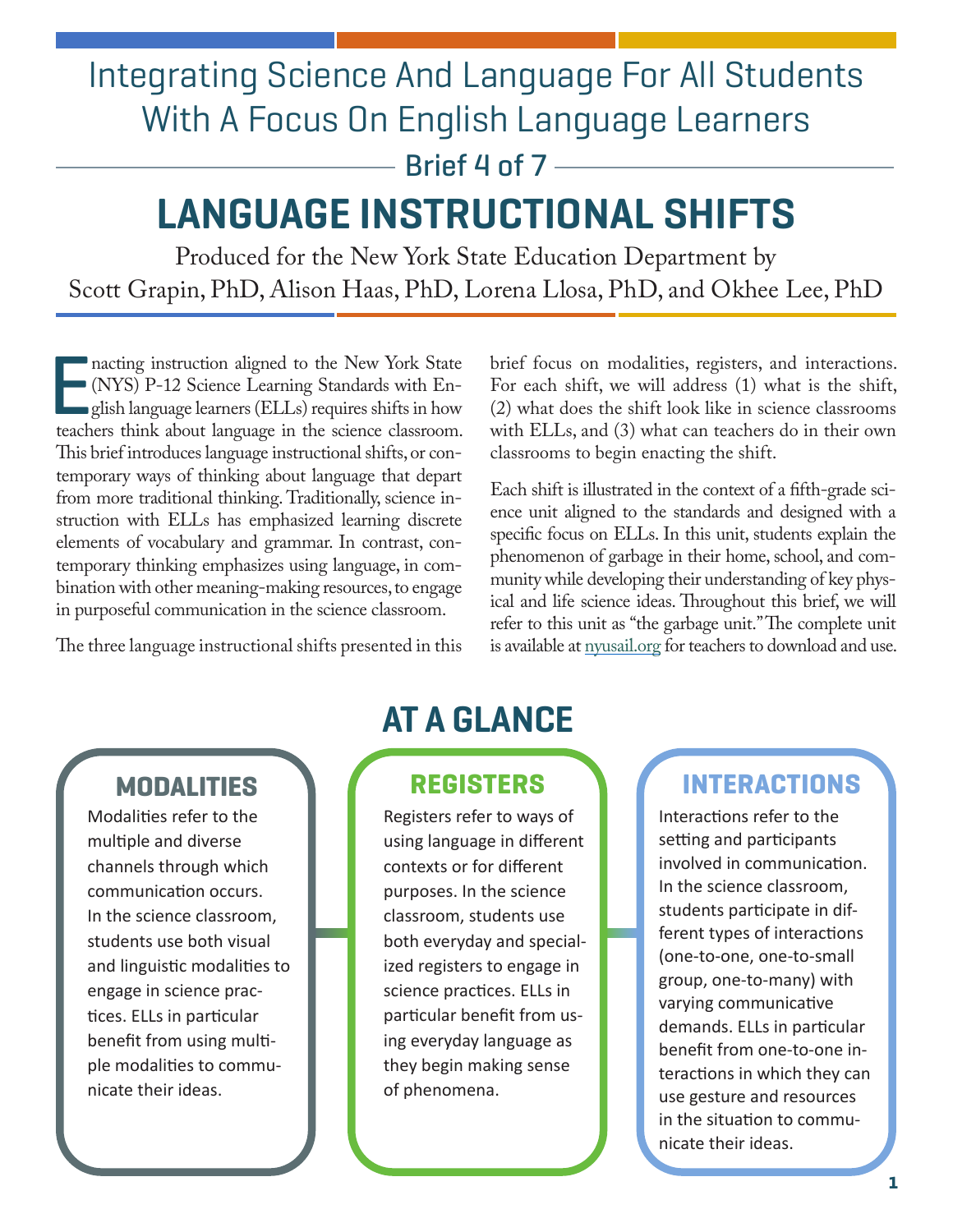## **MODALITIES**

Modalities refer to the multiple and diverse channels through which communication occurs. These include the linguistic modalities of listening, speaking, reading, and writing as well as visual modalities, such as drawings, symbols, graphs, and tables. Engaging in science practices called for by the NYS P-12 Science Learning Standards involves using multiple modalities to communicate ideas. For example, students develop explanatory models of science phenomena using a combination of drawings, symbols, and written language.



#### **What is the shift?**

Traditionally, nonlinguistic modalities (e.g., visuals) have been thought of as scafolds for ELLs until these students develop English profciency. For example, ELLs may be asked to draw their understanding of science ideas but only until they can communicate those ideas using linguistic modalities (e.g., a written explanation). Contemporary thinking suggests that nonlinguistic modalities are essential to engaging in science practices and especially benefcial to ELLs. In other words, drawings, symbols, graphs, and tables are not just scafolds toward language; they are essential meaning-making resources of science disciplines. Thus, using multiple modalities to communicate ideas is important for all students in the science classroom and can be particularly benefcial to ELLs at the beginning levels of English proficiency.

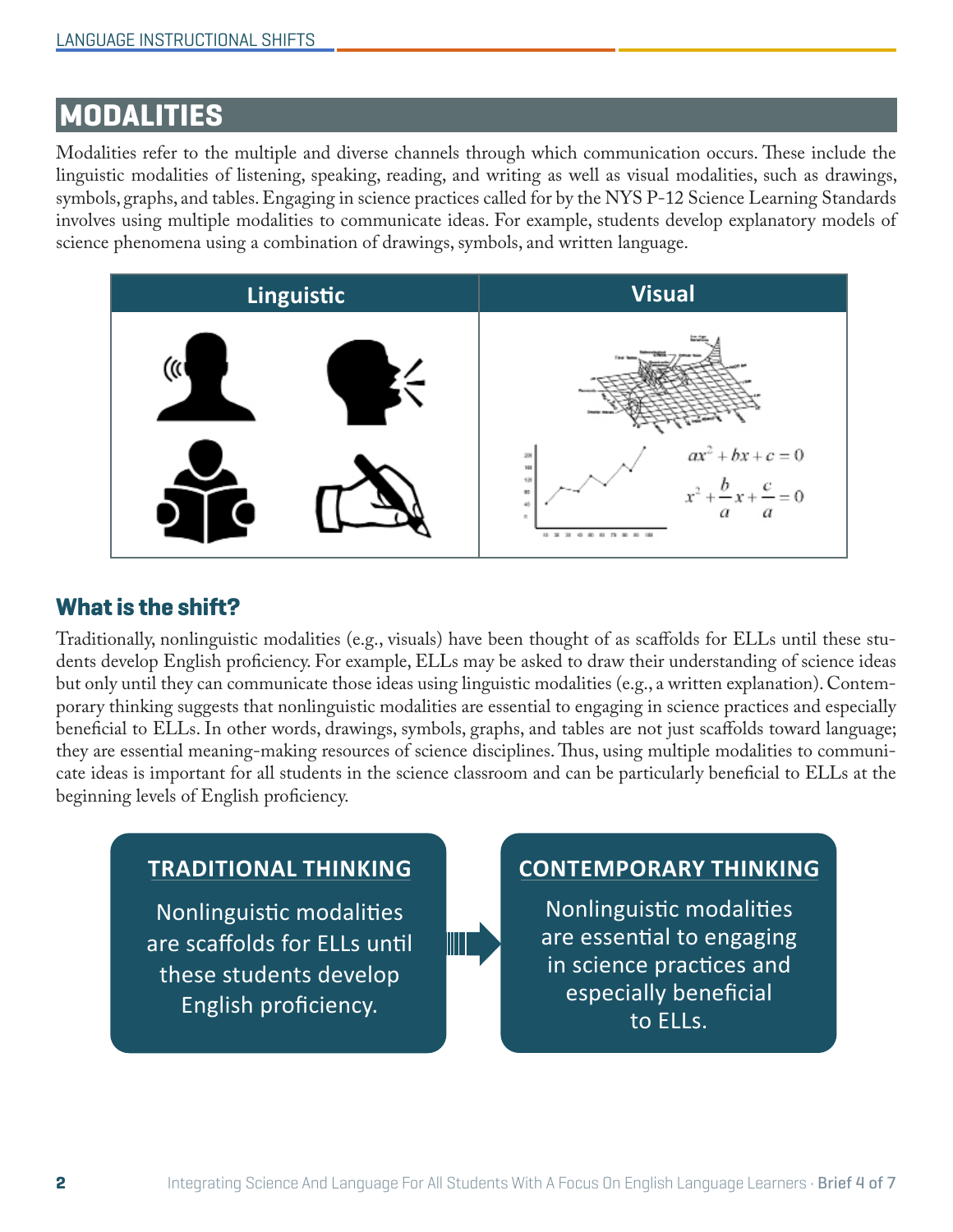#### **What does the shift look like in the classroom?**

In the garbage unit, students make observations of garbage materials over time. When they start to notice an unpleasant smell coming from the decomposing food materials, students wonder, "What is that smell?" and "How does it get to my nose?" As they engage in investigations to answer these questions, students use multiple modalities to communicate their emerging ideas. Alicia uses a combination of drawings, symbols, and written language to develop a model of smell made of gas particles. Isabel, a former ELL, writes a computer program that instructs gas particles from a decomposing banana to move freely around in space. Samuel, an ELL, uses gesture to communicate the dynamic process of particle movement. In all of these examples, students are engaging in science practices (e.g., developing models) and using multiple modalities to communicate their understanding of a key physical science idea (i.e., particulate nature of gas). While important for all students, using multiple modalities is especially benefcial to ELLs such as Samuel, who often have sophisticated science ideas but are still developing the language to communicate those ideas in English.



#### **What can teachers do to enact the shift?**

Recommendation 1: Provide opportunities for students to engage in science practices using multiple mo**dalities.** These include science products traditionally considered multimodal, such as analyzing and inter---

Recommendation 2: Guide students in using modalities strategically to communicate their ideas.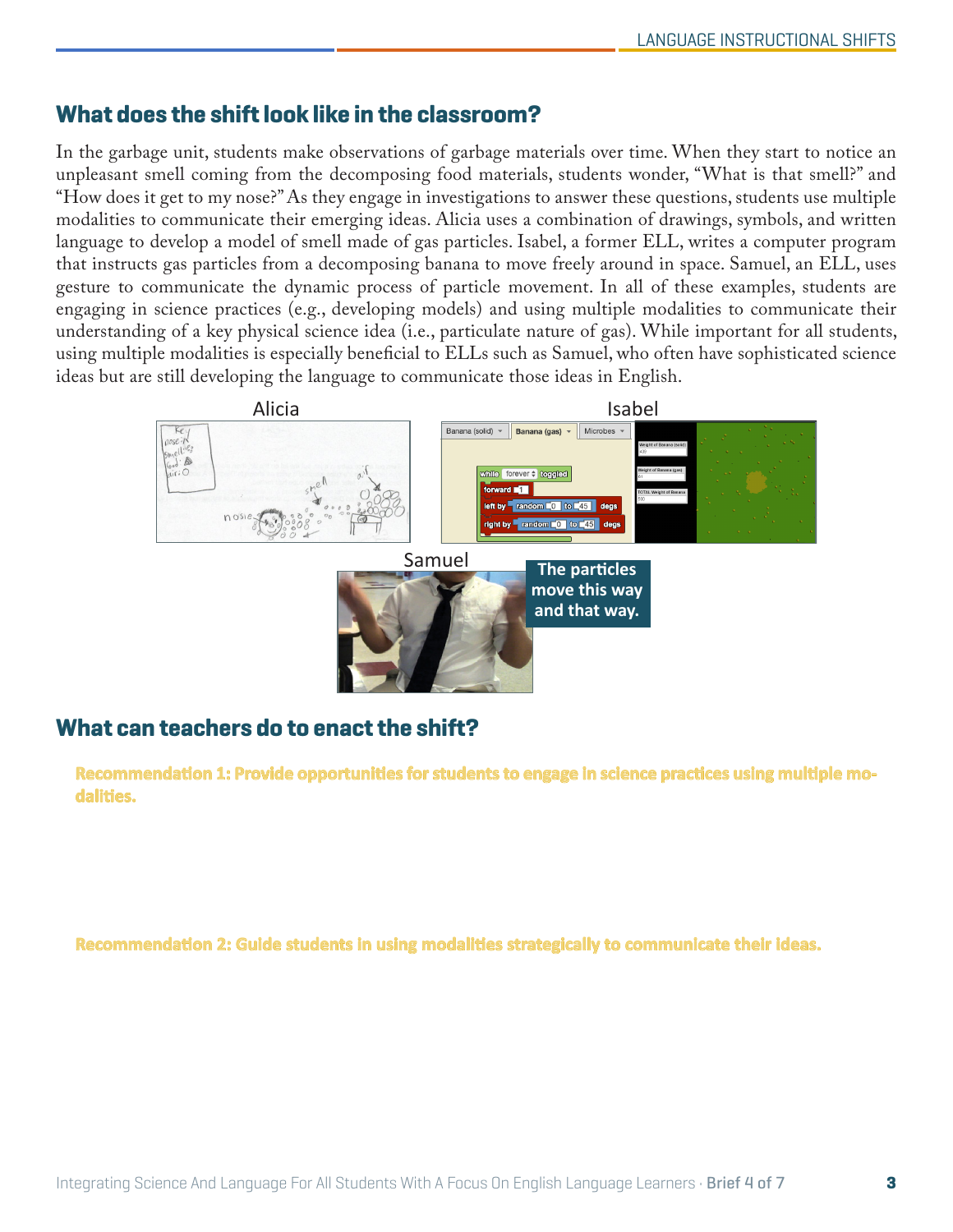## **REGISTERS**

Registers refer to ways of using language in diferent contexts or for diferent purposes. Registers exist on a continuum from everyday to specialized. Everyday language is the language used in daily life, for example, when grabbing a cup of a cofee with a friend or writing a text message. Specialized language is the language used among members of a particular community to carry out their collective work, for example, the language used by sports announcers when calling a baseball game or by lawyers when drafting a contract. This specialized language affords the precision necessary to communicate ideas with exactness. As students engage in science practices called for by the NYS P-12 Science Learning Standards, they use registers ranging from everyday to specialized in their science classroom communities.



Everyday language Specialized language Specialized language

#### **What is the shift?**

Traditionally, specialized language has been thought of as a precursor or prerequisite to learning science. For example, ELLs may be expected to master specialized science vocabulary (e.g., "particles") at the beginning of a lesson or unit before they are deemed ready to engage in rigorous grade-level science instruction. However, this traditional thinking can exclude ELLs from the very opportunities for sense-making and interaction that they need to develop specialized language. Contemporary thinking suggests that, rather than being a precursor or prerequisite, specialized language is actually a product of learning science. In other words, as students develop more sophisticated science understanding over the course of instruction, they also develop the specialized language to communicate their ideas with precision.

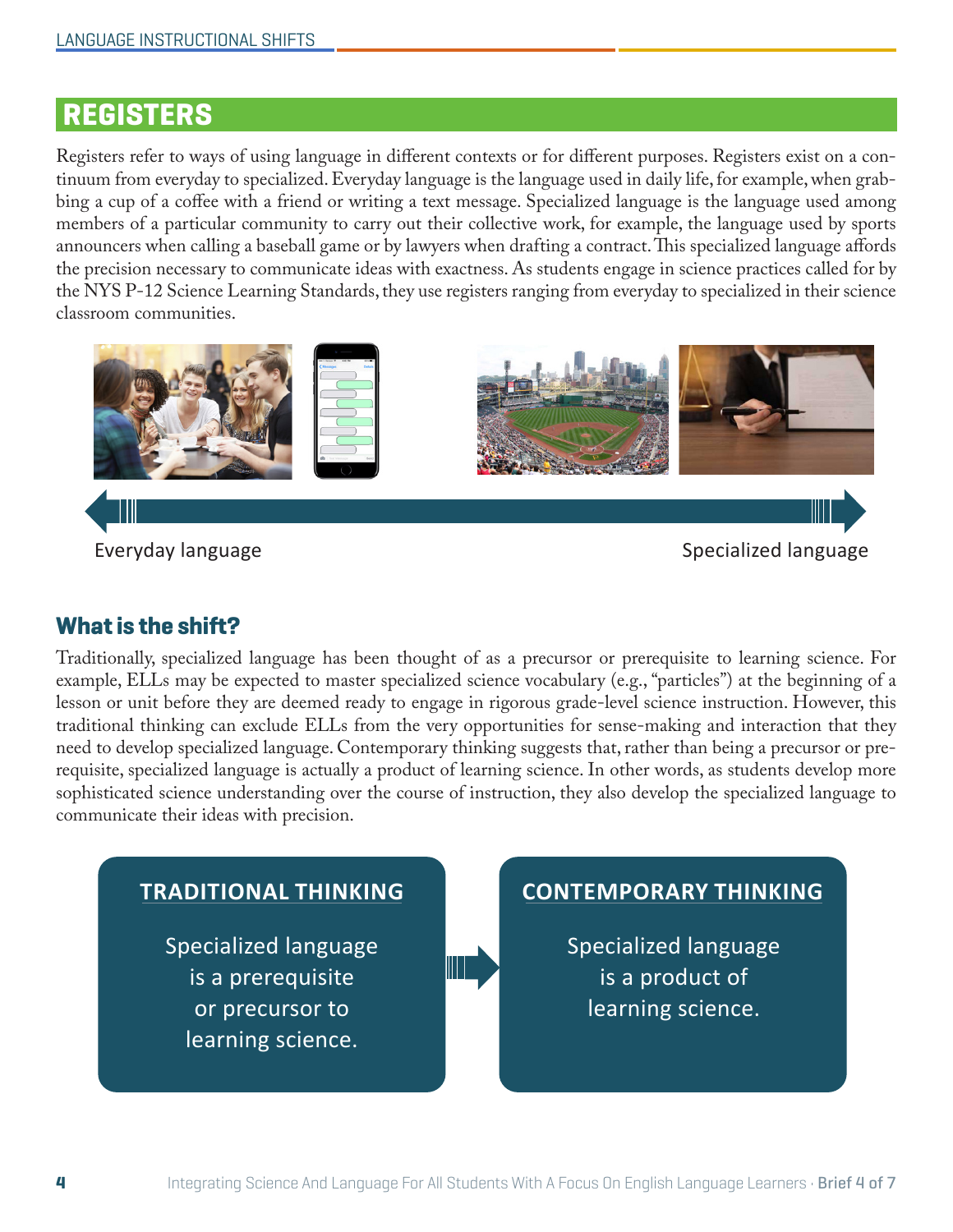#### **What does the shift look like in the classroom?**

In the garbage unit, students notice an unpleasant smell coming from the decomposing food materials. As students make their initial observations of smell, they use everyday language and home language to communicate their ideas. For example, they observe, "Something is coming out," "It's going everywhere," and "¡Es invisible!" The opportunity to use their full range of linguistic resources allows all students, and especially ELLs, to participate meaningfully from the very beginning of science instruction.

As students develop more sophisticated science understanding, they begin to use more specialized language to communicate their ideas. The precision afforded by the specialized register includes science vocabulary (e.g., "particles") but also goes beyond the individual word level. For example, students use the expression "travels freely" to communicate precisely about the movement of smell and "too small to see" to communicate precisely about the scale at which gas particles can be observed. Precision is not the same as linguistic accuracy, as ELLs can construct precise explanations through their emerging English.

| Snell travels frely and the wind |  |  |                                        |  |
|----------------------------------|--|--|----------------------------------------|--|
| belps it get note spread out you |  |  |                                        |  |
|                                  |  |  | COAT + see smell because Its particuls |  |
| are to Small tosee,              |  |  |                                        |  |

**!Es invisible! !**

#### Everyday language Specialized language Specialized language

#### **What can teachers do to enact the shift?**

**Recommendation 1: Provide opportunities for students to engage in science practices using all of their their linguistic resources.** Everyday language is a crucial resource for all students, and ELLs in particular, as they begin making sense of phenomena. Introducing more specialized language too early in instruction could short-circuit opportunities for sense-making and lead students to adopt specialized language without having developed understanding of the underlying science ideas.

Recommendation 2: Guide students in using specialized language to communicate their ideas with preci**sion.** As students' science understanding becomes more sophisticated, teachers can introduce and model specialized language in context when that language becomes useful for furthering the class's sense-making. As students approximate this specialized register to varying degrees, teachers should keep the focus on *what* students are communicating, not just *how* they are communicating. For example, teachers should not let grammatical inaccuracies distract from the content of students' contributions. This is particularly important with ELLs, who often have sophisticated science ideas but may communicate those ideas using less-than-perfect English.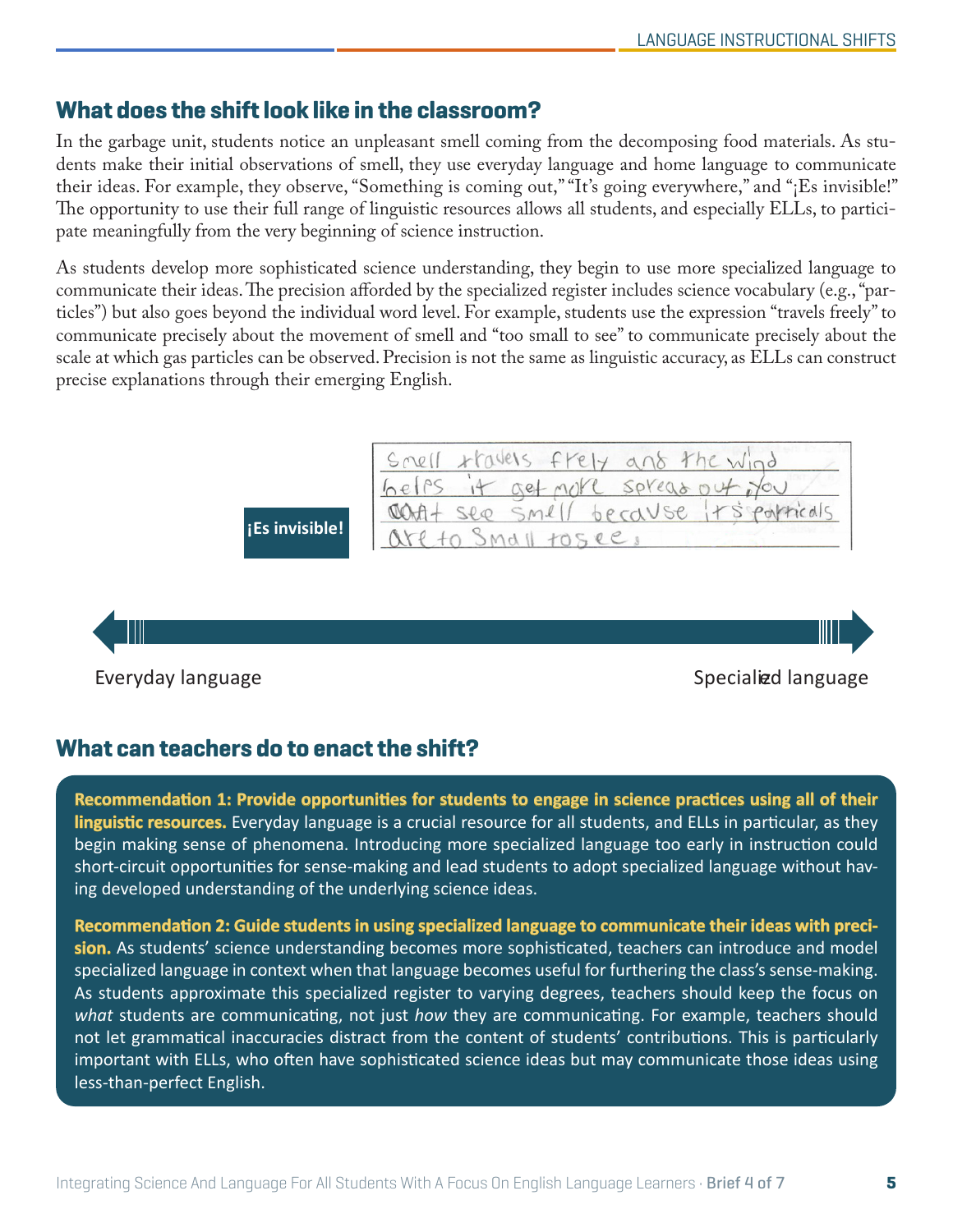## **LINTERACTIONS**

Interactions refer to the setting and participants involved in communication. In science classrooms that embrace the vision of the NYS P-12 Science Learning Standards, students work together as a community toward the common goal of explaining phenomena. In this classroom community, students engage in a range of different interactions. These include one-to-one interactions (e.g., one student talking to a partner), one-to-small group interactions (e.g., one student talking to a small group), one-to-many interactions (e.g., one student talking to the class), and small group-to-many interactions (e.g., a small group talking to the class). Each of these interactions requires students to use modalities and registers diferently. For example, one-to-many interactions may require greater explicitness to communicate beyond the "here" and "now," since students can rely less on a shared frame of reference.









#### **What is the shift?**

Traditionally, language use in the science classroom has been thought of as looking or sounding a particular way. For example, the "language of science" is typically described as requiring greater explicitness than language used in everyday settings. Contemporary thinking suggests that language use varies based on the communicative demands of diferent interactions. In other words, whether a particular combination of modalities and registers is appropriate or efective depends on the setting and participants involved.



#### **What does the shift look like in the classroom?**

In the garbage unit, students work in small groups to investigate what happens to garbage materials over time. Specifcally, they make observations of the properties of garbage materials in open and closed landfll bottle systems at multiple time points. As Sara weighs her closed system, she points at the measurement scale and observes, "It's the same as before." In this one-to-small group interaction, the everyday register in combination with gesture is effective for communicating Sara's intended meaning. This type of interaction is particularly beneficial to ELLs, who can use gesture and resources in the situation to communicate their observations. However, when Sara reports the results of her investigation to the class, she transitions to a more specialized register, "The weight didn't change from time point 2 to time point 3." Because there is no shared frame of reference in this one-to-many interaction,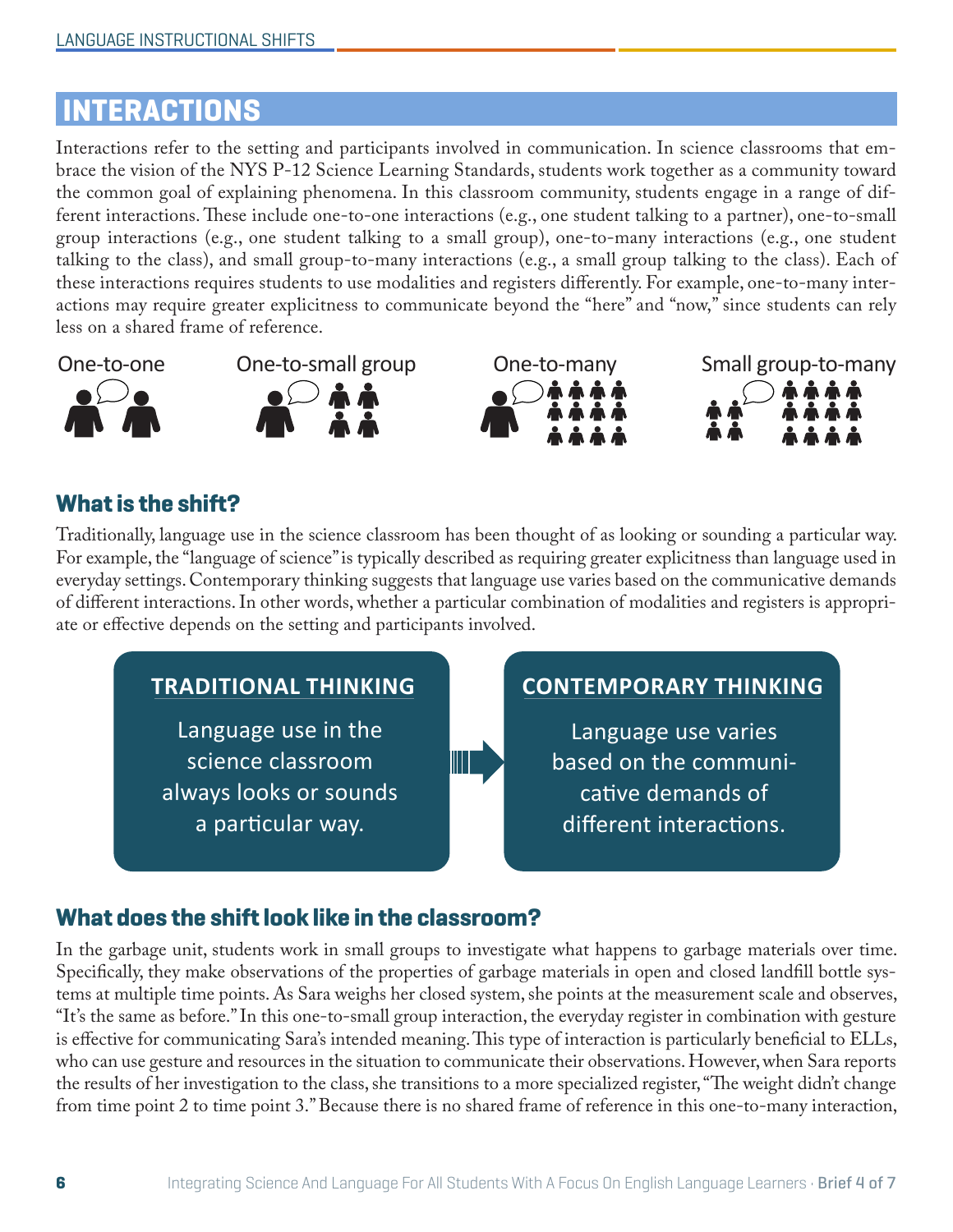to time point 3). Sara's language use is different between these two interactions but equally effective, as it responds Sara needs to be more explicit about what exactly is the same (i.e., the weight) and when (i.e., from time point  $2$ to each interaction's communicative demands. to each interaction's communicative demands. to time point 3). Sara's language use is diferent between these two interactions but equally efective, as it responds Sara needs to be more explicit about what exactly is the same (i.e., the weight) and when (i.e., trom time point  $2$ 



Typically, writing is thought of as requiring greater explicitness than speaking. However, diferent types of interactions can occur within each modality, thus demanding diferent levels of explicitness.

| C<br>De        | can occur within each modality, thus demanding different levels of explicitness.<br>j<br>Carrying out an investigation<br>One-to-one | y, writing is thought of as requiring greater explicitness than speaking. However, different type<br>pr esenting a model to the class<br>)・)・)<br>ラ・ラ・ラ<br>ラ・ラ・ラ・ラ<br>ううう<br>One-to-many |
|----------------|--------------------------------------------------------------------------------------------------------------------------------------|------------------------------------------------------------------------------------------------------------------------------------------------------------------------------------------|
| Speaking       | Recording observations for<br>with a partner                                                                                         | Constructing an explanation for                                                                                                                                                          |
| <b>Writing</b> | oneself in a science notebook                                                                                                        | the school community                                                                                                                                                                     |

# What can teachers do to enact the shift? **What can teachers do to enact the shift?**

critique each other's models, and then return back to their small group to revise their models critique each other's models, and then return back to their small group to revise their models. tion with a partner, develop a model with a small group, engage in a whole-class discussion in which they tion with a partner, develop a model with a small group, engage in a whole-class discussion in which they for students to engage in different types of interactions. For example, students can carry out an investigafor students to engage in different types of interactions. For example, students can carry out an investiga their emerging ideas. As the class works toward explaining phenomena, teachers can provide opportunities their emerging ideas. As the class works toward explaining phenomena, teachers can provide opportunities are compelled to figure out, which gives them a purpose to communicate and a context in which to express are compelled **pose-driven interactions. interactions. Recommendation 1: Provide opportunities for students to engage in a range of meaningful and purpose-driven interactions.** This starts with anchoring science instruction in local phenomena that students commendation 1: Provide opportunities for students to engage in a range of meaningful and purto figure out, which gives them a purpose to communicate and a context in which to express This starts with anchoring science instruction in local phenomena that students

of the type of interaction. of the type of interaction. language in ways appropriate to the situation rather than strictly enforce the specialized register regardless language in ways appropriate to the situation rather than strictly enforce the specialized register regardless across these different interactions, teachers should keep the focus on how students get things done with across these different interactions, teachers should keep the focus on how students get things done with one-to-many one-to-many interactions, where there are more stringent requirements for explicitness. As students move they can use everyday expressions such as "this one" and "over there" they can use everyday expressions such as "this one" and "over there" (in combination with gesture), to **mands.** This guidance may be particularly crucial as students move from one-to-one interactions, where **Rec** ecommendation 2: Guide students in adapting their language use to meet varying communicative de**ommendation ommenda** This guidance interactions, where there are more stringent requirements for explicitness. As students move **2: Guide** may be particularly crucial as students move from one-to-one interactions, where **students in adapting adap their languag e use to** (in combination with gesture), to **meet varying communica ommunic tive**